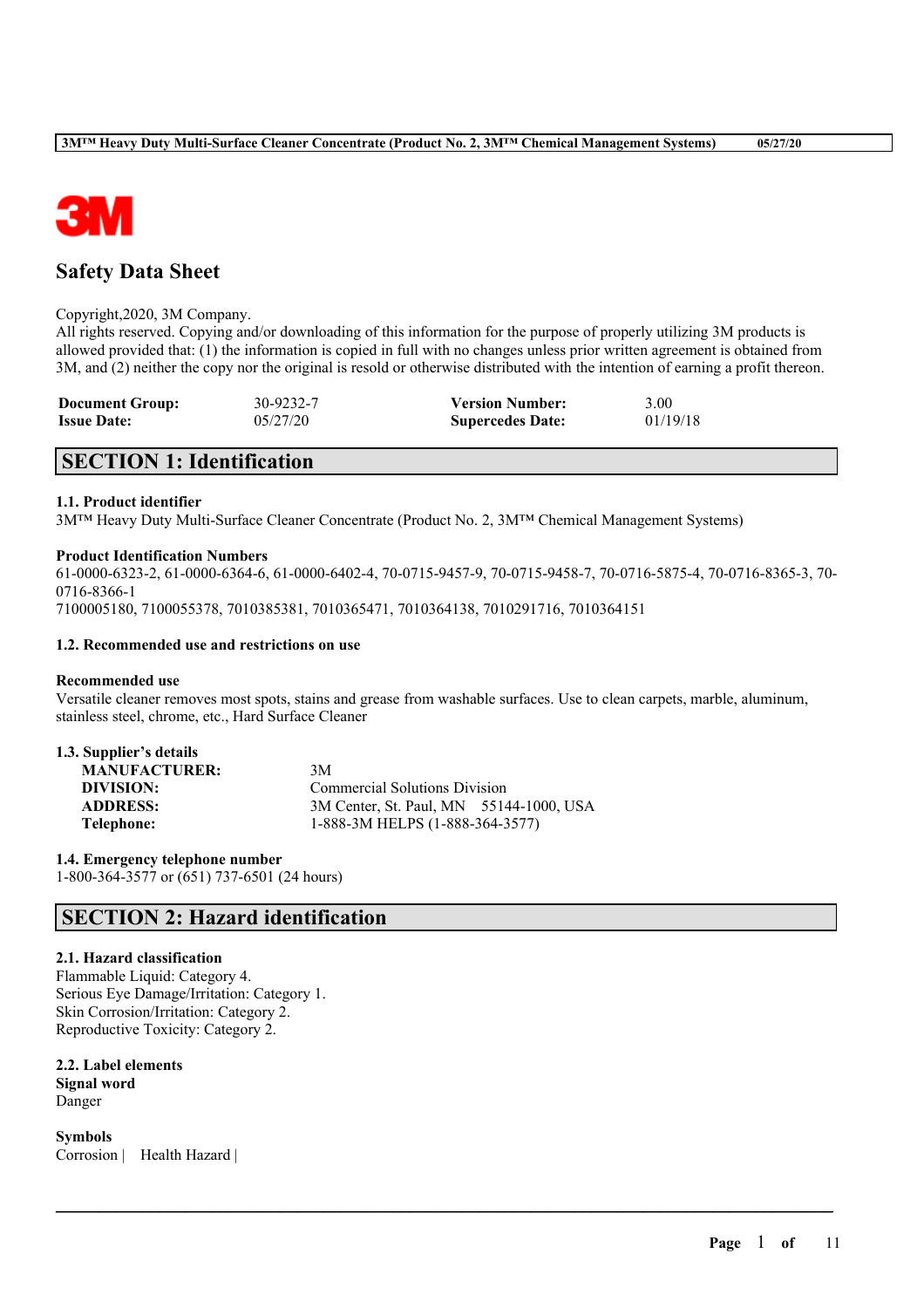**Pictograms**



**Hazard Statements** Combustible liquid.

Causes serious eye damage. Causes skin irritation. Suspected of damaging fertility or the unborn child.

## **Precautionary Statements**

### **Prevention:**

Obtain special instructions before use. Do not handle until all safety precautions have been read and understood. Keep away from heat/sparks/open flames/hot surfaces. - No smoking. Wear protective gloves and eye/face protection. Wash thoroughly after handling.

### **Response:**

IF IN EYES: Rinse cautiously with water for several minutes. Remove contact lenses, if present and easy to do. Continue rinsing.

IF ON SKIN: Wash with plenty of soap and water. Immediately call a POISON CENTER or doctor/physician. If skin irritation occurs: Get medical advice/attention. Take off contaminated clothing and wash it before reuse. In case of fire: Use a fire fighting agent suitable for flammable liquids such as dry chemical or carbon dioxide to extinguish.

### **Storage:**

Store in a well-ventilated place. Keep cool. Store locked up.

# **Disposal:**

Dispose of contents/container in accordance with applicable local/regional/national/international regulations.

5% of the mixture consists of ingredients of unknown acute oral toxicity. 5% of the mixture consists of ingredients of unknown acute dermal toxicity.

# **SECTION 3: Composition/information on ingredients**

| Ingredient                                 | <b>C.A.S. No.</b> | $%$ by Wt                  |
|--------------------------------------------|-------------------|----------------------------|
| Water                                      | 7732-18-5         | $60 - 90$ Trade Secret *   |
| Non-Ionic Surfactants NJTSRN 04499600-6659 | Trade Secret*     | $\leq$ 30 Trade Secret $*$ |
| Aminomethyl Propanol                       | $124 - 68 - 5$    | $<$ 5 Trade Secret $*$     |
| Surfactant NJTSRN 04499600-6632            | Trade Secret*     | $<$ 5 Trade Secret $*$     |
| <b>SODIUM LAUROYL SARCOSINATE</b>          | $137 - 16 - 6$    | $< 0.5$ Trade Secret $*$   |
| Fragrance                                  | Trade Secret*     | $< 0.5$ Trade Secret $*$   |
| Polyether Modified Polysiloxane            | 68937-55-3        | $< 0.01$ Trade Secret $*$  |
| <b>C.I. ACID BLUE 80</b>                   | 4474-24-2         | $< 0.005$ Trade Secret *   |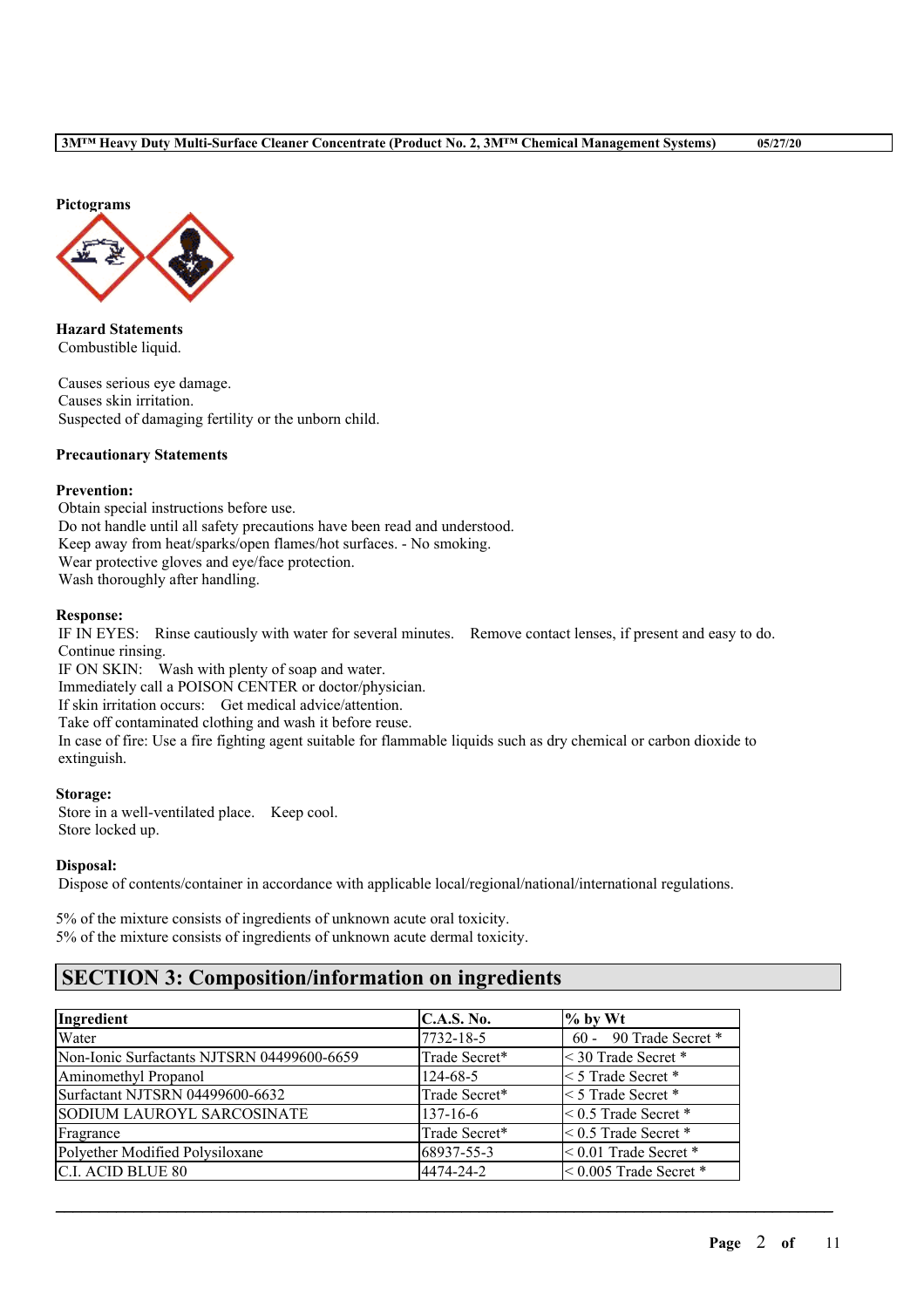Water may not effectively extinguish fire; however, it should be used to keep fire-exposed containers and surfaces cool and prevent explosive rupture. Wear full protective clothing, including helmet, self-contained, positive pressure or pressure demand breathing apparatus, bunker coat and pants, bands around arms, waist and legs, face mask, and protective covering for exposed areas of the head.

 $\mathcal{L}_\mathcal{L} = \mathcal{L}_\mathcal{L} = \mathcal{L}_\mathcal{L} = \mathcal{L}_\mathcal{L} = \mathcal{L}_\mathcal{L} = \mathcal{L}_\mathcal{L} = \mathcal{L}_\mathcal{L} = \mathcal{L}_\mathcal{L} = \mathcal{L}_\mathcal{L} = \mathcal{L}_\mathcal{L} = \mathcal{L}_\mathcal{L} = \mathcal{L}_\mathcal{L} = \mathcal{L}_\mathcal{L} = \mathcal{L}_\mathcal{L} = \mathcal{L}_\mathcal{L} = \mathcal{L}_\mathcal{L} = \mathcal{L}_\mathcal{L}$ 

# **SECTION 6: Accidental release measures**

# $\vert$  C.I. ACID RED 52  $\vert$  3520-42-1  $\vert$  < 0.005 Trade Secret \*

NJTS or NJTSRN: New Jersey Trade Secret Registry Number.

\*The specific chemical identity and/or exact percentage (concentration) of this composition has been withheld as a trade secret.

# **SECTION 4: First aid measures**

# **4.1. Description of first aid measures**

# **Inhalation:**

Remove person to fresh air. If you feel unwell, get medical attention.

# **Skin Contact:**

Immediately wash with soap and water. Remove contaminated clothing and wash before reuse. If signs/symptoms develop, get medical attention.

# **Eye Contact:**

Immediately flush with large amounts of water for at least 15 minutes. Remove contact lenses if easy to do. Continue rinsing. Immediately get medical attention.

# **If Swallowed:**

Rinse mouth. If you feel unwell, get medical attention.

# **4.2. Most important symptoms and effects, both acute and delayed**

See Section 11.1. Information on toxicological effects.

# **4.3. Indication of any immediate medical attention and special treatment required**

Not applicable

# **SECTION 5: Fire-fighting measures**

# **5.1. Suitable extinguishing media**

In case of fire: Use a fire fighting agent suitable for flammable liquids such as dry chemical or carbon dioxide to extinguish.

# **5.2. Special hazards arising from the substance or mixture**

Closed containers exposed to heat from fire may build pressure and explode.

# **Hazardous Decomposition or By-Products**

**5.3. Special protective actions for fire-fighters**

| Substance          |
|--------------------|
| Carbon monoxide    |
| Carbon dioxide     |
| Oxides of Nitrogen |
| Oxides of Sulfur   |
|                    |

**Substance Condition** During Combustion

During Combustion During Combustion During Combustion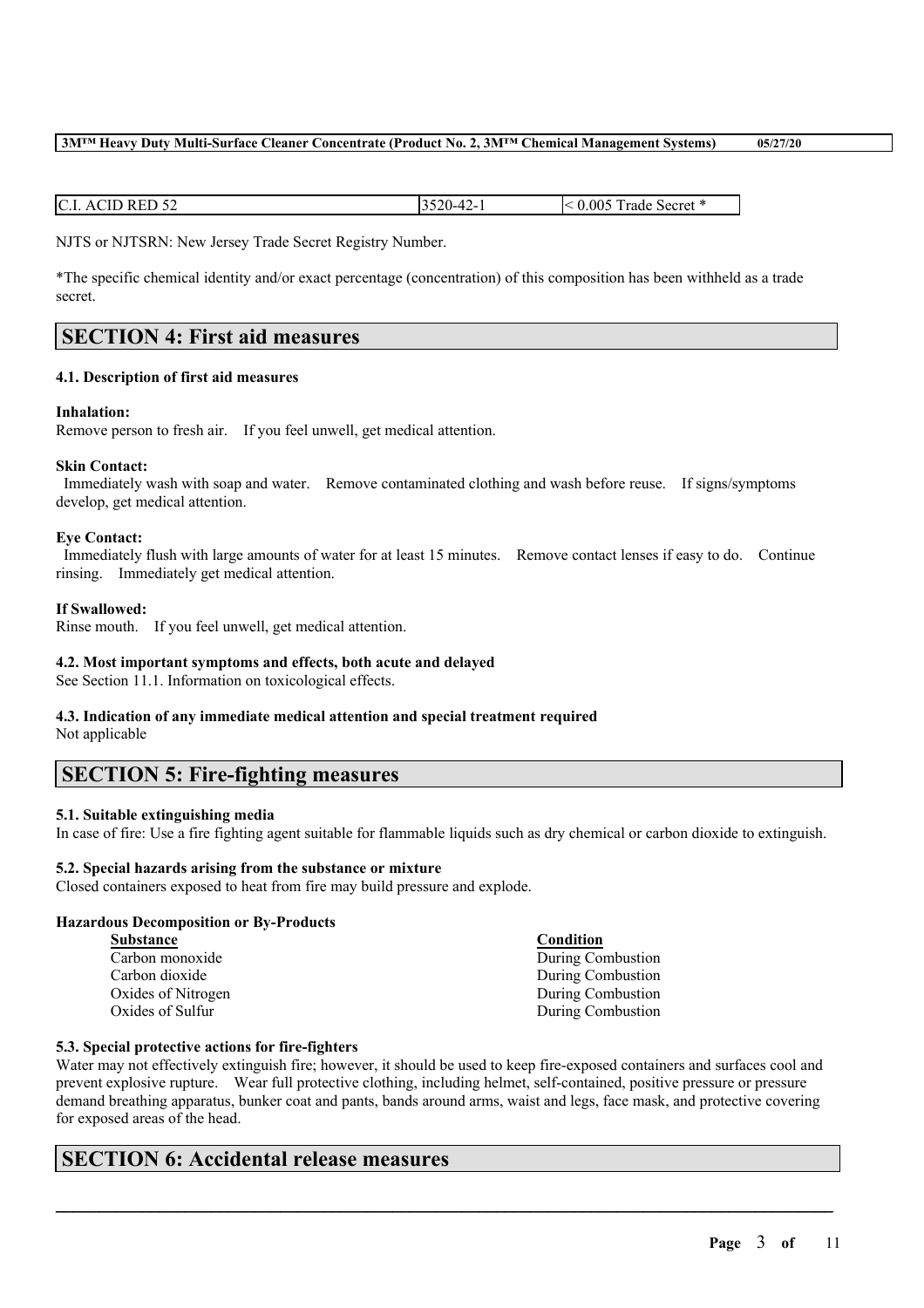## **6.1. Personal precautions, protective equipment and emergency procedures**

Evacuate area. Keep away from heat/sparks/open flames/hot surfaces. - No smoking. Use only non-sparking tools. Ventilate the area with fresh air. For large spill, or spills in confined spaces, provide mechanical ventilation to disperse or exhaust vapors, in accordance with good industrial hygiene practice. Warning! A motor could be an ignition source and could cause flammable gases or vapors in the spill area to burn or explode. Refer to other sections of this SDS for information regarding physical and health hazards, respiratory protection, ventilation, and personal protective equipment.

# **6.2. Environmental precautions**

Avoid release to the environment. For larger spills, cover drains and build dikes to prevent entry into sewer systems or bodies of water.

### **6.3. Methods and material for containment and cleaning up**

Contain spill. Working from around the edges of the spill inward, cover with bentonite, vermiculite, or commercially available inorganic absorbent material. Mix in sufficient absorbent until it appears dry. Remember, adding an absorbent material does not remove a physical, health, or environmental hazard. Collect as much of the spilled material as possible using non-sparking tools. Place in a closed container approved for transportation by appropriate authorities. Clean up residue with water. Seal the container. Dispose of collected material as soon as possible in accordance with applicable local/regional/national/international regulations.

# **SECTION 7: Handling and storage**

# **7.1. Precautions for safe handling**

This product is not intended to be used without prior dilution as specified on the product label. Grounding or safety shoes with electrostatic dissipating soles (ESD) are not required with a chemical dispensing system. Keep out of reach of children. Do not handle until all safety precautions have been read and understood. Keep away from heat/sparks/open flames/hot surfaces. - No smoking. Avoid breathing dust/fume/gas/mist/vapors/spray. Do not get in eyes, on skin, or on clothing. Do not eat, drink or smoke when using this product. Wash thoroughly after handling. Avoid release to the environment. Avoid contact with oxidizing agents (eg. chlorine, chromic acid etc.) Use personal protective equipment (gloves, respirators, etc.) as required.

# **7.2. Conditions for safe storage including any incompatibilities**

Store in a well-ventilated place. Keep cool. Store away from acids. Store away from oxidizing agents.

# **SECTION 8: Exposure controls/personal protection**

#### **8.1. Control parameters**

#### **Occupational exposure limits**

If a component is disclosed in section 3 but does not appear in the table below, an occupational exposure limit is not available for the component.

| Ingredient               | <b>C.A.S. No.</b> | Agency | Limit tvpe                       | Additional Comments |
|--------------------------|-------------------|--------|----------------------------------|---------------------|
| Fragrance                | Trade             | AIHA   | $\text{TWA:165.5 mg/m3(30 ppm)}$ |                     |
|                          | Secret            |        |                                  |                     |
| 100T<br>$\sim$<br>$\sim$ |                   |        |                                  |                     |

ACGIH : American Conference of Governmental Industrial Hygienists

AIHA : American Industrial Hygiene Association

CMRG : Chemical Manufacturer's Recommended Guidelines

OSHA : United States Department of Labor - Occupational Safety and Health Administration

TWA: Time-Weighted-Average

STEL: Short Term Exposure Limit

CEIL: Ceiling

### **8.2. Exposure controls**

# **8.2.1. Engineering controls**

NOTE: When used with a chemical dispensing system as directed, special ventilation is not required. Use general dilution ventilation and/or local exhaust ventilation to control airborne exposures to below relevant Exposure Limits and/or control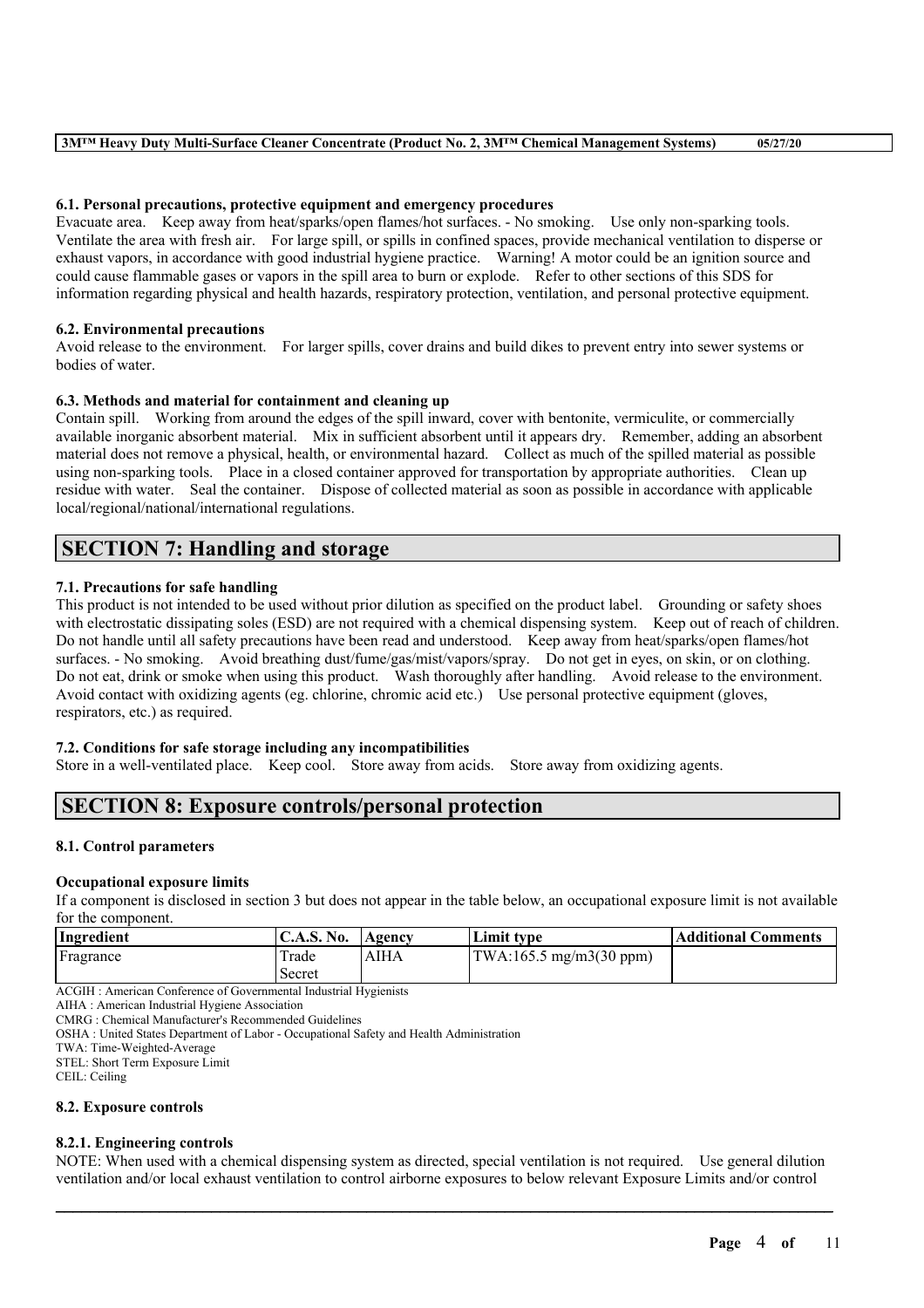dust/fume/gas/mist/vapors/spray. If ventilation is not adequate, use respiratory protection equipment.

# **8.2.2. Personal protective equipment (PPE)**

# **Eye/face protection**

NOTE: When used with a chemical dispensing system as directed, eye contact with the concentrate is not expected to occur. If the product is not used with a chemical dispensing system or if there is an accidental release, wear protective eye/face protection. Select and use eye/face protection to prevent contact based on the results of an exposure assessment. The following eye/face protection(s) are recommended: Full Face Shield

Indirect Vented Goggles

### **Skin/hand protection**

NOTE: When used with a chemical dispensing system as directed, skin contact with the concentrate is not expected to occur. If product is not used with a chemical dispensing system or if there is an accidental release:

Select and use gloves and/or protective clothing approved to relevant local standards to prevent skin contact based on the results of an exposure assessment. Selection should be based on use factors such as exposure levels, concentration of the substance or mixture, frequency and duration, physical challenges such as temperature extremes, and other use conditions. Consult with your glove and/or protective clothing manufacturer for selection of appropriate compatible gloves/protective clothing.

Note: Nitrile gloves may be worn over polymer laminate gloves to improve dexterity. Gloves made from the following material(s) are recommended: Polymer laminate

If this product is used in a manner that presents a higher potential for exposure (eg. spraying, high splash potential etc.), then use of protective coveralls may be necessary.

If product is not used with a chemical dispensing system or if there is an accidental release:

Select and use body protection to prevent contact based on the results of an exposure assessment. The following protective clothing material(s) are recommended:

Apron - polymer laminate

# **Respiratory protection**

NOTE: When used with a chemical dispensing system as directed, respiratory protection is not required. If product is not used with a chemical dispensing system or if there is an accidental release:

An exposure assessment may be needed to decide if a respirator is required. If a respirator is needed, use respirators as part of a full respiratory protection program. Based on the results of the exposure assessment, select from the following respirator type(s) to reduce inhalation exposure:

 $\mathcal{L}_\mathcal{L} = \mathcal{L}_\mathcal{L} = \mathcal{L}_\mathcal{L} = \mathcal{L}_\mathcal{L} = \mathcal{L}_\mathcal{L} = \mathcal{L}_\mathcal{L} = \mathcal{L}_\mathcal{L} = \mathcal{L}_\mathcal{L} = \mathcal{L}_\mathcal{L} = \mathcal{L}_\mathcal{L} = \mathcal{L}_\mathcal{L} = \mathcal{L}_\mathcal{L} = \mathcal{L}_\mathcal{L} = \mathcal{L}_\mathcal{L} = \mathcal{L}_\mathcal{L} = \mathcal{L}_\mathcal{L} = \mathcal{L}_\mathcal{L}$ 

Half facepiece or full facepiece air-purifying respirator suitable for organic vapors

For questions about suitability for a specific application, consult with your respirator manufacturer.

# **SECTION 9: Physical and chemical properties**

#### **9.1. Information on basic physical and chemical properties Appearance**

| Appearance                     |                   |
|--------------------------------|-------------------|
| <b>Physical state</b>          | Liquid            |
| Color                          | Purple            |
| <b>Specific Physical Form:</b> | Liquid            |
| Odor                           | Citrus            |
| Odor threshold                 | No Data Available |
| рH                             | $10.5 - 11.6$     |
| <b>Melting point</b>           | Not Applicable    |
|                                |                   |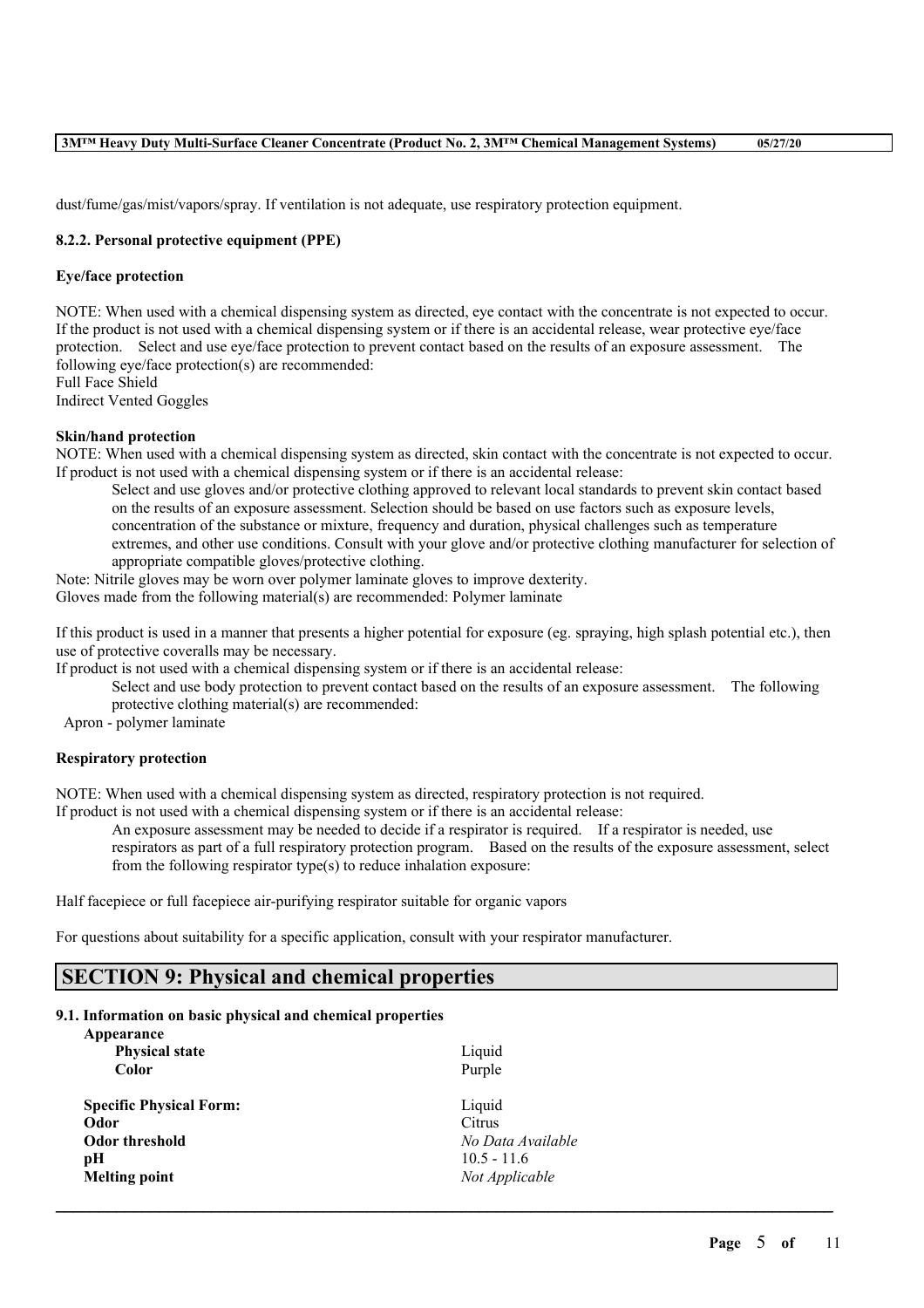| <b>Boiling Point</b>                      | $>$ 212 °F [ <i>Test Method</i> : Estimated]                      |
|-------------------------------------------|-------------------------------------------------------------------|
| <b>Flash Point</b>                        | 185 °F [Test Method: Tagliabue Closed Cup]                        |
| <b>Evaporation rate</b>                   | Not Applicable                                                    |
| <b>Flammability</b> (solid, gas)          | Not Applicable                                                    |
| <b>Flammable Limits(LEL)</b>              | Not Applicable                                                    |
| <b>Flammable Limits(UEL)</b>              | Not Applicable                                                    |
| <b>Vapor Pressure</b>                     | No Data Available                                                 |
| <b>Vapor Density</b>                      | No Data Available                                                 |
| <b>Specific Gravity</b>                   | $1.005 - 1.016$ [ <i>Ref Std</i> :WATER=1]                        |
| <b>Solubility in Water</b>                | Complete                                                          |
| Solubility- non-water                     | No Data Available                                                 |
| Partition coefficient: n-octanol/water    | Not Applicable                                                    |
| <b>Autoignition temperature</b>           | No Data Available                                                 |
| <b>Decomposition temperature</b>          | No Data Available                                                 |
| <b>Viscosity</b>                          | 15.7 Saybolt Universal Second - 16.7 Saybolt Universal Second     |
|                                           | [Details: S-90 Zahn $#2$ ]                                        |
| <b>Volatile Organic Compounds</b>         | 3 - 7 % weight [ <i>Test Method:calculated per CARB title 2</i> ] |
| <b>VOC Less H2O &amp; Exempt Solvents</b> | 340 - 400 g/l [Test Method: calculated per CARB title 2]          |

# **SECTION 10: Stability and reactivity**

### **10.1. Reactivity**

This material may be reactive with certain agents under certain conditions - see the remaining headings in this section.

#### **10.2. Chemical stability** Stable.

**10.3. Possibility of hazardous reactions** Hazardous polymerization will not occur.

#### **10.4. Conditions to avoid** Not determined

# **10.5. Incompatible materials** Strong oxidizing agents

Strong acids

# **10.6. Hazardous decomposition products**

**Substance Condition** None known.

Refer to section 5.2 for hazardous decomposition products during combustion.

# **SECTION 11: Toxicological information**

The information below may not be consistent with the material classification in Section 2 if specific ingredient **classifications are mandated by a competent authority. In addition, toxicological data on ingredients may not be** reflected in the material classification and/or the signs and symptoms of exposure, because an ingredient may be present below the threshold for labeling, an ingredient may not be available for exposure, or the data may not be **relevant to the material as a whole.**

 $\mathcal{L}_\mathcal{L} = \mathcal{L}_\mathcal{L} = \mathcal{L}_\mathcal{L} = \mathcal{L}_\mathcal{L} = \mathcal{L}_\mathcal{L} = \mathcal{L}_\mathcal{L} = \mathcal{L}_\mathcal{L} = \mathcal{L}_\mathcal{L} = \mathcal{L}_\mathcal{L} = \mathcal{L}_\mathcal{L} = \mathcal{L}_\mathcal{L} = \mathcal{L}_\mathcal{L} = \mathcal{L}_\mathcal{L} = \mathcal{L}_\mathcal{L} = \mathcal{L}_\mathcal{L} = \mathcal{L}_\mathcal{L} = \mathcal{L}_\mathcal{L}$ 

**11.1. Information on Toxicological effects**

**Signs and Symptoms of Exposure**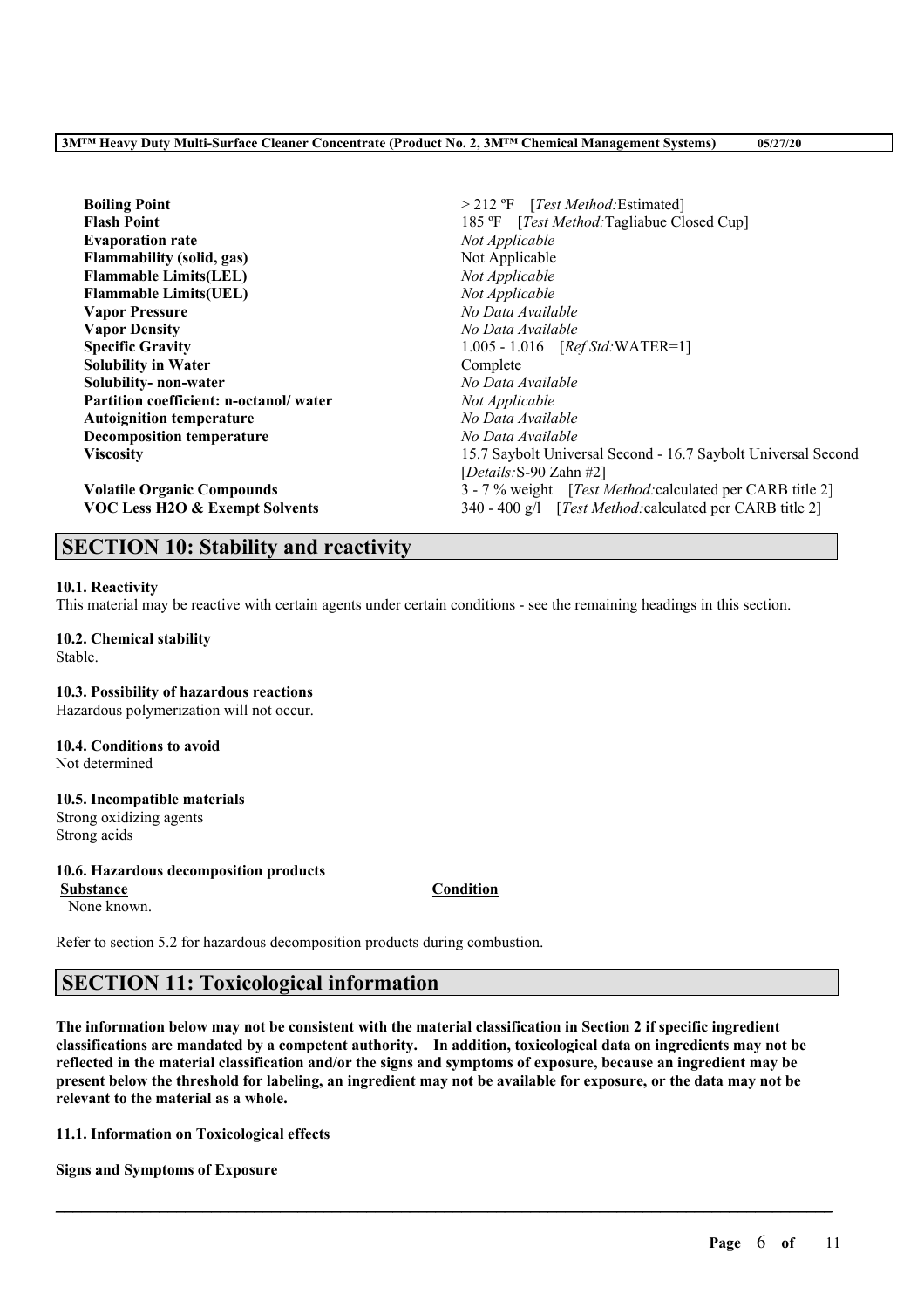### Based on test data and/or information on the components, this material may produce the following health effects:

#### **Inhalation:**

Respiratory Tract Irritation: Signs/symptoms may include cough, sneezing, nasal discharge, headache, hoarseness, and nose and throat pain.

## **Skin Contact:**

Skin Irritation: Signs/symptoms may include localized redness, swelling, itching, dryness, cracking, blistering, and pain.

### **Eye Contact:**

Corrosive (Eye Burns): Signs/symptoms may include cloudy appearance of the cornea, chemical burns, severe pain, tearing, ulcerations, significantly impaired vision or complete loss of vision.

#### **Ingestion:**

Gastrointestinal Irritation: Signs/symptoms may include abdominal pain, stomach upset, nausea, vomiting and diarrhea.

May cause additional health effects (see below).

# **Additional Health Effects:**

### **Reproductive/Developmental Toxicity:**

Contains a chemical or chemicals which can cause birth defects or other reproductive harm.

#### **Toxicological Data**

If a component is disclosed in section 3 but does not appear in a table below, either no data are available for that endpoint or the data are not sufficient for classification.

#### **Acute Toxicity**

| Name                            | Route       | <b>Species</b> | Value                                             |
|---------------------------------|-------------|----------------|---------------------------------------------------|
| Overall product                 | Dermal      |                | No data available; calculated $ATE > 5,000$ mg/kg |
| Overall product                 | Ingestion   |                | No data available; calculated $ATE > 5,000$ mg/kg |
| Aminomethyl Propanol            | Dermal      | Rabbit         | $LD50 > 2,000$ mg/kg                              |
| Aminomethyl Propanol            | Ingestion   | Rat            | LD50 $2,900$ mg/kg                                |
| Surfactant NJTSRN 04499600-6632 | Dermal      | Rabbit         | $LD50 > 2,000$ mg/kg                              |
| Surfactant NJTSRN 04499600-6632 | Ingestion   | Rat            | $LD50 > 700$ mg/kg                                |
| Fragrance                       | Inhalation- | Mouse          | $LC50 > 3.14$ mg/l                                |
|                                 | Vapor (4    |                |                                                   |
|                                 | hours)      |                |                                                   |
| Fragrance                       | Dermal      | Rabbit         | $LD50 > 5,000$ mg/kg                              |
| Fragrance                       | Ingestion   | Rat            | $LD50$ 4,400 mg/kg                                |

 $ATE = acute$  toxicity estimate

#### **Skin Corrosion/Irritation**

| Name                            | <b>Species</b> | Value         |
|---------------------------------|----------------|---------------|
|                                 |                |               |
| Overall product                 | In vitro       | Irritant      |
|                                 | data           |               |
| Aminomethyl Propanol            | Rabbit         | Irritant      |
| Surfactant NJTSRN 04499600-6632 | similar        | Irritant      |
|                                 | health         |               |
|                                 | hazards        |               |
| Fragrance                       | Rabbit         | Mild irritant |

# **Serious Eye Damage/Irritation**

| Name                                | <b>Species</b> | <b>WY 3</b><br>⁄ alue |
|-------------------------------------|----------------|-----------------------|
| <b>D</b><br>Aminomethyl<br>Propanol | Rabbit         | <b>Corrosive</b>      |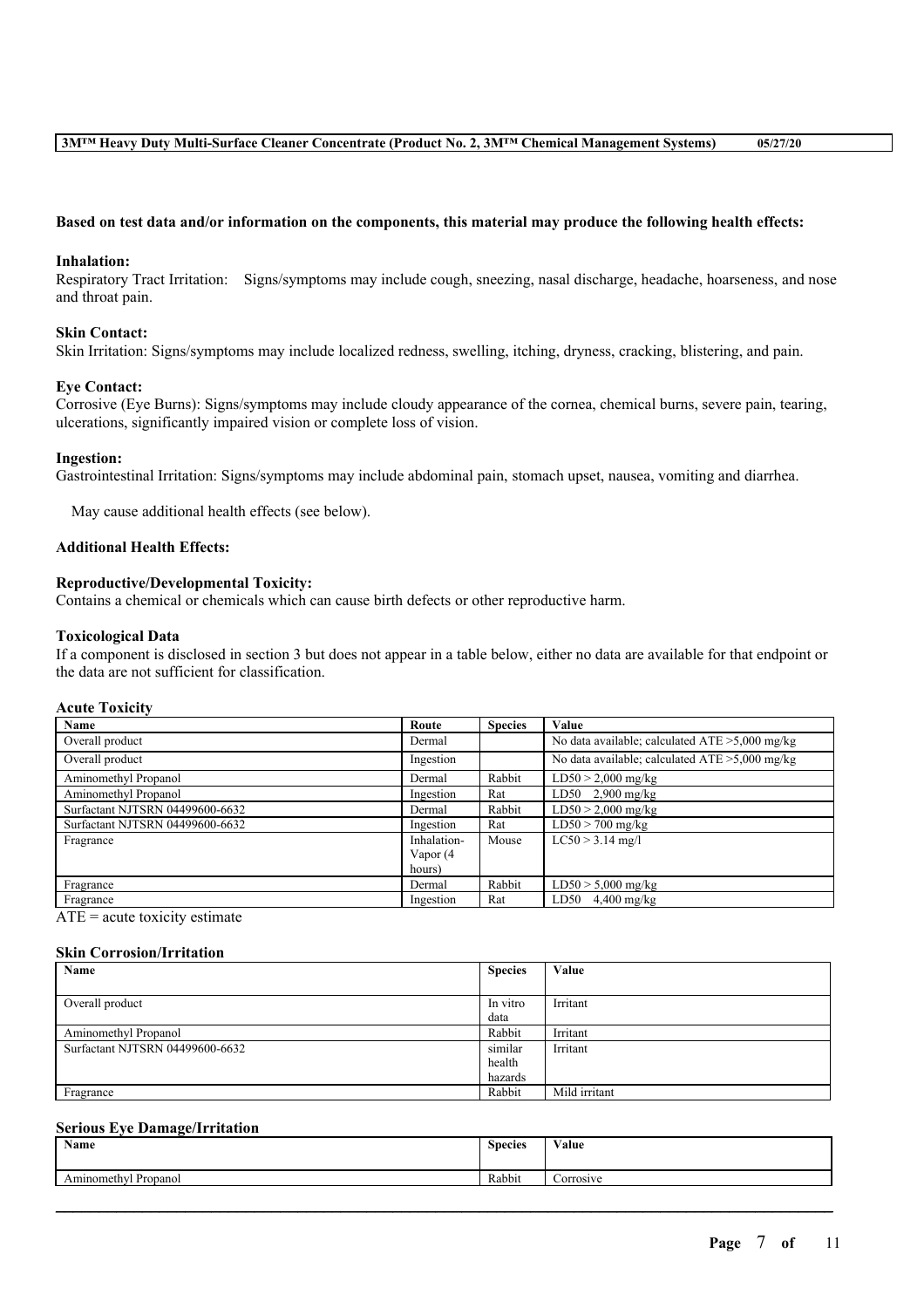| Surfactant NJTSRN 04499600-6632 | Professio | Corrosive     |
|---------------------------------|-----------|---------------|
|                                 | nal       |               |
|                                 | judgeme   |               |
|                                 | nt        |               |
| Fragrance                       | Rabbit    | Mild irritant |

# **Skin Sensitization**

| Name                 | <b>Species</b> | Value          |
|----------------------|----------------|----------------|
| Aminomethyl Propanol | Guinea         | Not classified |
|                      | pig            |                |
| Fragrance            | Mouse          | Sensitizing    |
|                      |                |                |

### **Respiratory Sensitization**

For the component/components, either no data are currently available or the data are not sufficient for classification.

# **Germ Cell Mutagenicity**

| Name                 | Route    | Value         |
|----------------------|----------|---------------|
|                      |          |               |
| Aminomethyl Propanol | In Vitro | Not mutagenic |
| Aminomethyl Propanol | In vivo  | Not mutagenic |
| Fragrance            | In Vitro | Not mutagenic |
| Fragrance            | In vivo  | Not mutagenic |

# **Carcinogenicity**

| <b>BY</b><br>Name | Route     | <b>Species</b> | ⁄ alue                                               |
|-------------------|-----------|----------------|------------------------------------------------------|
| Fragrance         | Ingestion | Rat<br>.       | but the<br>Some positive data exist.<br>data are not |
|                   |           |                | sufficient for classification                        |

# **Reproductive Toxicity**

# **Reproductive and/or Developmental Effects**

| Name                 | Route     | Value                                  | <b>Species</b> | <b>Test Result</b> | <b>Exposure</b> |
|----------------------|-----------|----------------------------------------|----------------|--------------------|-----------------|
|                      |           |                                        |                |                    | <b>Duration</b> |
| Aminomethyl Propanol | Ingestion | Not classified for female reproduction | Rat            | <b>NOAEL 1,000</b> | premating       |
|                      |           |                                        |                | mg/kg/day          | into lactation  |
| Aminomethyl Propanol | Ingestion | Not classified for male reproduction   | Rat            | <b>NOAEL 1,000</b> | 37 days         |
|                      |           |                                        |                | mg/kg/day          |                 |
| Aminomethyl Propanol | Dermal    | Not classified for development         | Rat            | <b>NOAEL 300</b>   | during          |
|                      |           |                                        |                | mg/kg/day          | gestation       |
| Aminomethyl Propanol | Ingestion | Toxic to development                   | Rat            | <b>NOAEL 100</b>   | premating       |
|                      |           |                                        |                | mg/kg/day          | into lactation  |
| Fragrance            | Ingestion | Not classified for female reproduction | Rat            | <b>NOAEL 750</b>   | premating $\&$  |
|                      |           |                                        |                | mg/kg/day          | during          |
|                      |           |                                        |                |                    | gestation       |
| Fragrance            | Ingestion | Not classified for development         | Multiple       | <b>NOAEL 591</b>   | during          |
|                      |           |                                        | animal         | mg/kg/day          | organogenesi    |
|                      |           |                                        | species        |                    | s               |

### **Target Organ(s)**

# **Specific Target Organ Toxicity - single exposure**

| Name                                      | Route      | Target Organ(s)        | Value                                                                              | <b>Species</b>               | <b>Test Result</b>            | Exposure        |
|-------------------------------------------|------------|------------------------|------------------------------------------------------------------------------------|------------------------------|-------------------------------|-----------------|
|                                           |            |                        |                                                                                    |                              |                               | <b>Duration</b> |
| Aminomethyl Propanol                      | Inhalation | respiratory irritation | Some positive data exist, but the<br>data are not sufficient for<br>classification | Mouse                        | <b>NOAEL Not</b><br>available |                 |
| <b>Surfactant NJTSRN</b><br>04499600-6632 | Inhalation | respiratory irritation | May cause respiratory irritation                                                   | similar<br>health<br>hazards | <b>NOAEL Not</b><br>available |                 |
| Fragrance                                 | Ingestion  | nervous system         | Not classified                                                                     |                              | <b>NOAEL Not</b><br>available |                 |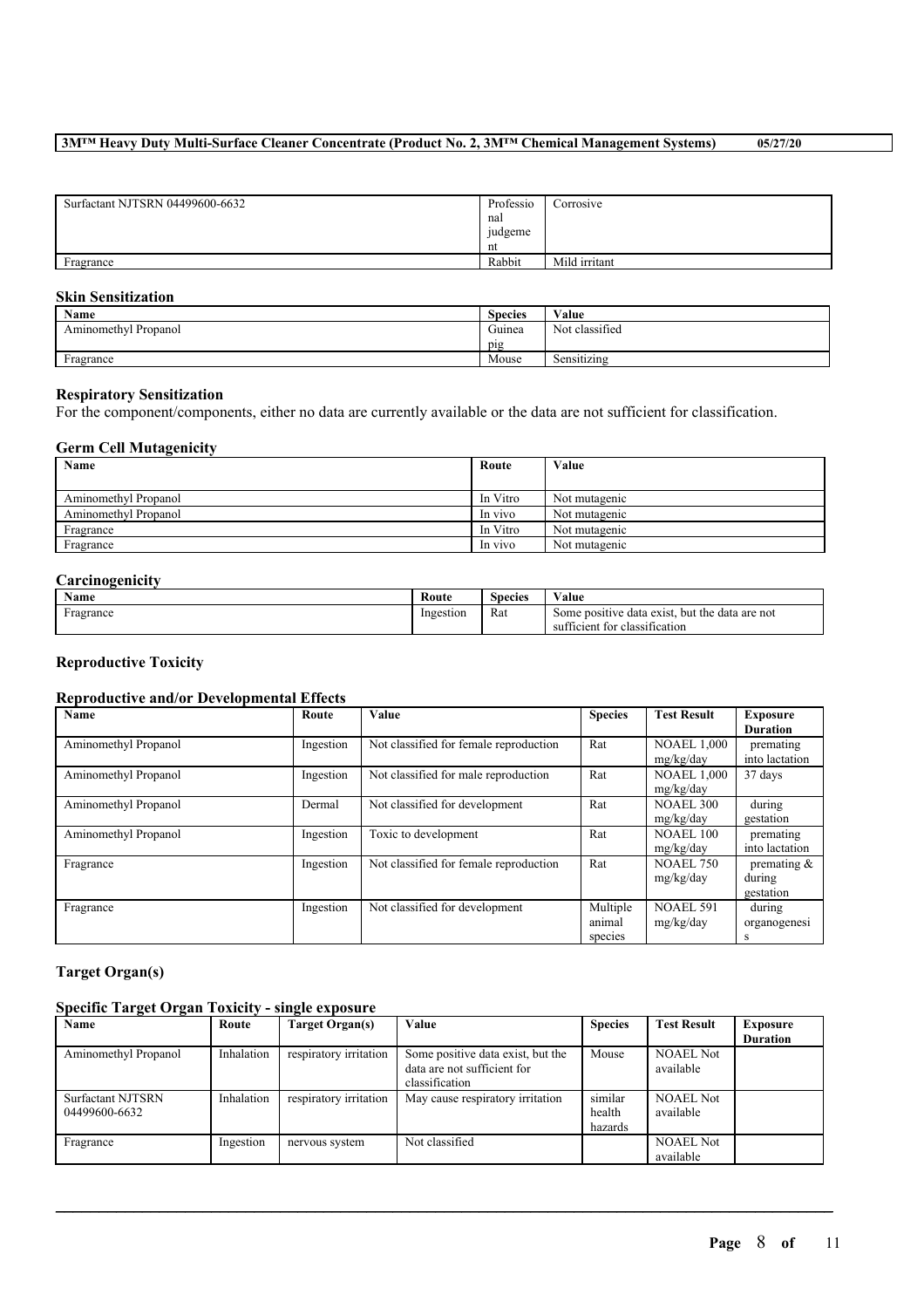| <b>Name</b>          | Route     | Target Organ(s)                                                                                                                                                      | Value                                                                              | <b>Species</b> | <b>Test Result</b>                 | <b>Exposure</b><br><b>Duration</b> |
|----------------------|-----------|----------------------------------------------------------------------------------------------------------------------------------------------------------------------|------------------------------------------------------------------------------------|----------------|------------------------------------|------------------------------------|
| Aminomethyl Propanol | Ingestion | liver                                                                                                                                                                | Some positive data exist, but the<br>data are not sufficient for<br>classification | Rat            | <b>NOAEL 23</b><br>mg/kg/day       | 90 days                            |
| Aminomethyl Propanol | Ingestion | blood   eyes   kidney<br>and/or bladder                                                                                                                              | Not classified                                                                     | Dog            | <b>NOAEL 2.8</b><br>mg/kg/day      | 1 years                            |
| Fragrance            | Ingestion | kidney and/or<br>bladder                                                                                                                                             | Not classified                                                                     | Rat            | LOAEL 75<br>mg/kg/day              | 103 weeks                          |
| Fragrance            | Ingestion | liver                                                                                                                                                                | Not classified                                                                     | Mouse          | <b>NOAEL</b><br>1,000<br>mg/kg/day | 103 weeks                          |
| Fragrance            | Ingestion | heart   endocrine<br>system   bone, teeth,<br>nails, and/or hair<br>hematopoietic<br>system   immune<br>system   muscles  <br>nervous system  <br>respiratory system | Not classified                                                                     | Rat            | <b>NOAEL 600</b><br>mg/kg/day      | 103 weeks                          |

### **Specific Target Organ Toxicity - repeated exposure**

# **Aspiration Hazard**

| <b>Name</b>                              | ⁄ alue                                       |
|------------------------------------------|----------------------------------------------|
| <b>1999</b><br>ooronoc<br>a orr<br>™ance | hazard<br>$0.028 \pm 0.02$<br>D.<br><br>79 L |

Please contact the address or phone number listed on the first page of the SDS for additional toxicological information **on this material and/or its components.**

# **SECTION 12: Ecological information**

# **Ecotoxicological information**

Please contact the address or phone number listed on the first page of the SDS for additional ecotoxicological information on this material and/or its components.

# **Chemical fate information**

Please contact the address or phone number listed on the first page of the SDS for additional chemical fate information on this material and/or its components.

# **SECTION 13: Disposal considerations**

# **13.1. Disposal methods**

Dispose of contents/ container in accordance with the local/regional/national/international regulations.

Dispose of waste product in a permitted industrial waste facility. As a disposal alternative, incinerate in a permitted waste incineration facility. Proper destruction may require the use of additional fuel during incineration processes. Empty drums/barrels/containers used for transporting and handling hazardous chemicals (chemical substances/mixtures/preparations classified as Hazardous as per applicable regulations) shall be considered, stored, treated  $\&$  disposed of as hazardous wastes unless otherwise defined by applicable waste regulations. Consult with the respective regulating authorities to determine the available treatment and disposal facilities.

 $\mathcal{L}_\mathcal{L} = \mathcal{L}_\mathcal{L} = \mathcal{L}_\mathcal{L} = \mathcal{L}_\mathcal{L} = \mathcal{L}_\mathcal{L} = \mathcal{L}_\mathcal{L} = \mathcal{L}_\mathcal{L} = \mathcal{L}_\mathcal{L} = \mathcal{L}_\mathcal{L} = \mathcal{L}_\mathcal{L} = \mathcal{L}_\mathcal{L} = \mathcal{L}_\mathcal{L} = \mathcal{L}_\mathcal{L} = \mathcal{L}_\mathcal{L} = \mathcal{L}_\mathcal{L} = \mathcal{L}_\mathcal{L} = \mathcal{L}_\mathcal{L}$ 

# **EPA Hazardous Waste Number (RCRA):** Not regulated

# **SECTION 14: Transport Information**

For Transport Information, please visit http://3M.com/Transportinfo or call 1-800-364-3577 or 651-737-6501.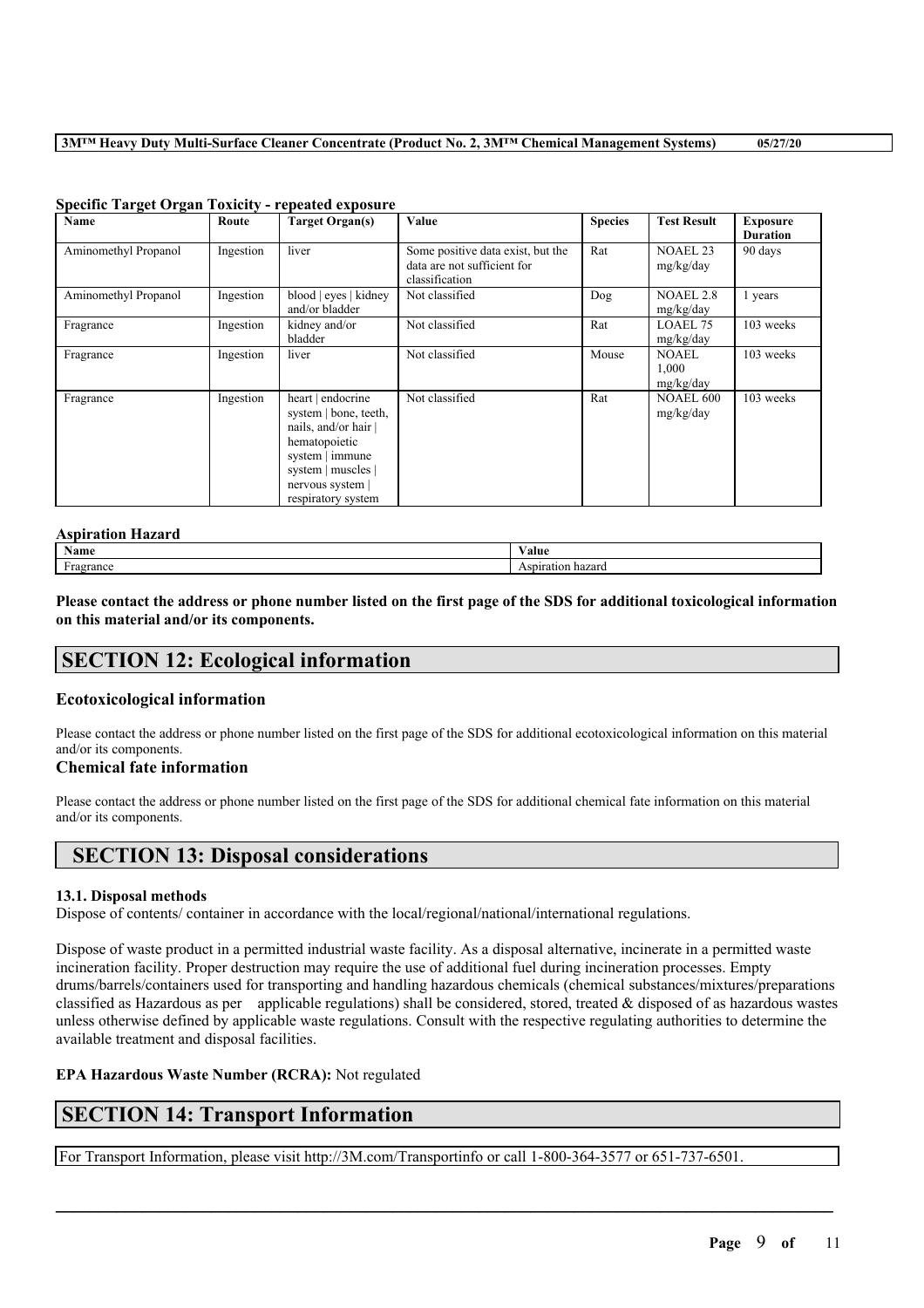# **SECTION 15: Regulatory information**

# **15.1. US Federal Regulations**

# **EPCRA 311/312 Hazard Classifications:**

| <b>Physical Hazards</b>                         |  |
|-------------------------------------------------|--|
| Flammable (gases, aerosols, liquids, or solids) |  |

| <b>Health Hazards</b>                |
|--------------------------------------|
| Reproductive toxicity                |
| Serious eye damage or eye irritation |
| Skin Corrosion or Irritation         |

# **15.2. State Regulations**

# **15.3. Chemical Inventories**

The components of this material are in compliance with the provisions of Australia National Industrial Chemical Notification and Assessment Scheme (NICNAS). Certain restrictions may apply. Contact the selling division for additional information.

The components of this product are in compliance with the new substance notification requirements of CEPA.

The components of this material are in compliance with the China "Measures on Environmental Management of New Chemical Substance". Certain restrictions may apply. Contact the selling division for additional information.

The components of this material are in compliance with the provisions of Philippines RA 6969 requirements. Certain restrictions may apply. Contact the selling division for additional information.

The components of this product are in compliance with the chemical notification requirements of TSCA. All required components of this product are listed on the active portion of the TSCA Inventory.

# **15.4. International Regulations**

**This SDS has been prepared to meet the U.S. OSHA Hazard Communication Standard, 29 CFR 1910.1200.**

# **SECTION 16: Other information**

# **NFPA Hazard Classification**

**Health:** 3 **Flammability:** 2 **Instability:** 0 **Special Hazards:** None **Acid/Base:** Alkaline

National Fire Protection Association (NFPA) hazard ratings are designed for use by emergency response personnel to address the hazards that are presented by short-term, acute exposure to a material under conditions of fire, spill, or similar emergencies. Hazard ratings are primarily based on the inherent physical and toxic properties of the material but also include the toxic properties of combustion or decomposition products that are known to be generated in significant quantities.

| <b>Document Group:</b> | 30-9232-7 | <b>Version Number:</b>  | 3.00     |
|------------------------|-----------|-------------------------|----------|
| <b>Issue Date:</b>     | 05/27/20  | <b>Supercedes Date:</b> | 01/19/18 |

DISCLAIMER: The information in this Safety Data Sheet (SDS) is believed to be correct as of the date issued. 3M MAKES NO WARRANTIES, EXPRESSED OR IMPLIED, INCLUDING, BUT NOT LIMITED TO, ANY IMPLIED WARRANTY OF MERCHANTABILITY OR FITNESS FOR A PARTICULAR PURPOSE OR COURSE OF PERFORMANCE OR USAGE OF TRADE. User is responsible for determining whether the 3M product is fit for a particular purpose and suitable